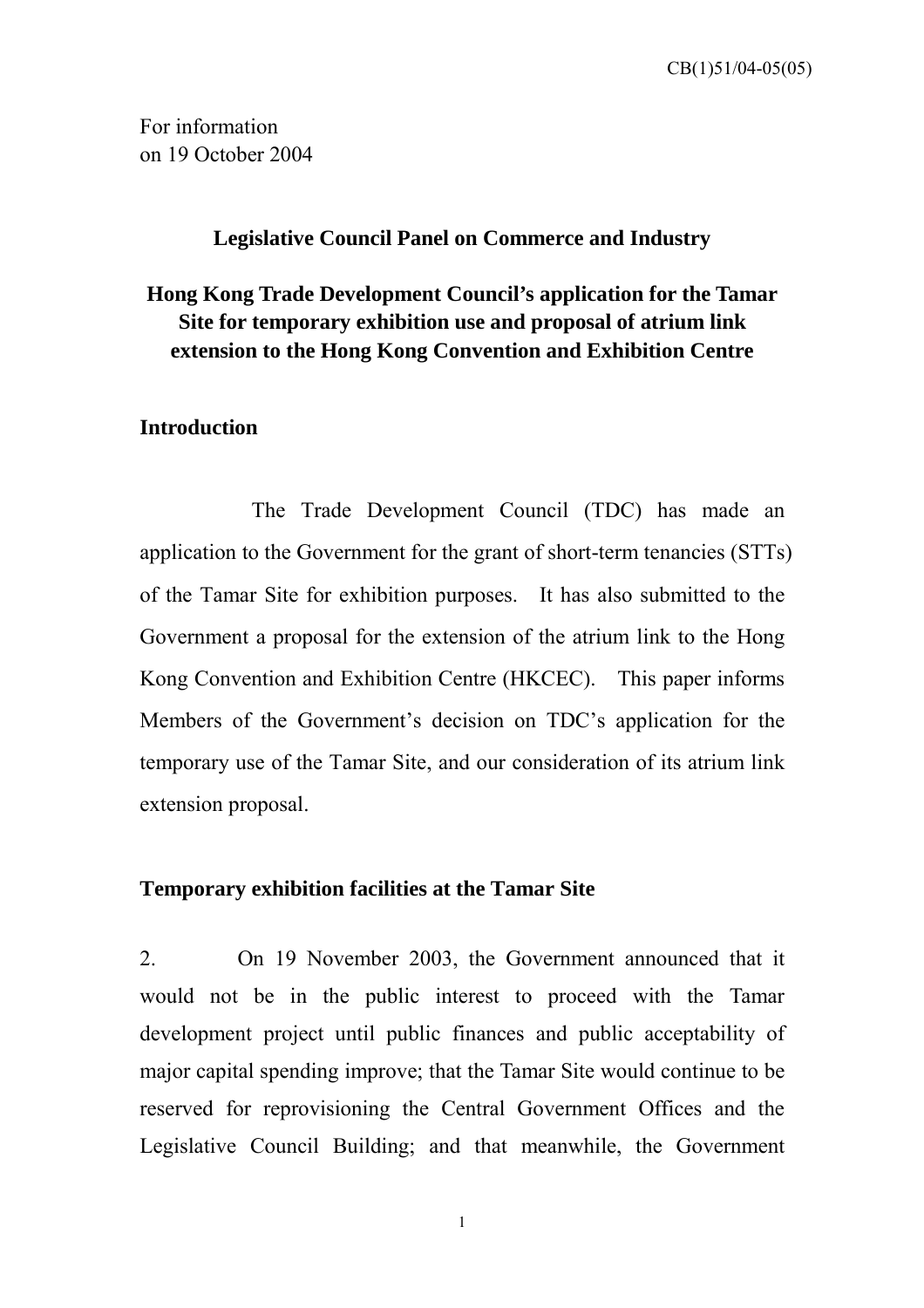would consider proposals for short term uses of the Site.

3. TDC has made an application to the Government for the grant of STTs of the Tamar Site for the periods 10 April – 8 May and 26 September – 23 October of each year for five years from 2005 to 2009, to accommodate exhibitors on the waiting lists of its annual Gifts & Premium Fair and the Electronics Fair.

4. TDC has advised the Government that there are more than 1,900 and over 800 companies on the waiting lists of its 2005 Gifts & Premium Fair and its 2005 Electronics Fair respectively because these events already occupy all available space at the HKCEC. TDC has also advised us that it had applied to AsiaWorld-Expo Management Limited ("AWE Management"), the operating company of AsiaWorld-Expo (AWE) at Chek Lap Kok , for rental of some exhibition space at AWE for the purpose of these two fairs in the year 2006, and that AWE Management had declined its application. As a result of its failure to obtain exhibition space at AWE, TDC has applied to the Government for the use of the Tamar Site for the two fairs for the specified time slots for the five years of 2005 to 2009. TDC has advised us that other than the Tamar Site, there are no suitable sites and venues which can satisfy the demand for additional space for the two fairs. We note that TDC's request for the same time slots in consecutive years for the two fairs is consistent with industry practice.

5. We understand that Phase I of AWE will only be completed at the end of 2005. In addition, AWE Management has informed the Government that TDC's booking requests for the years 2006 and 2007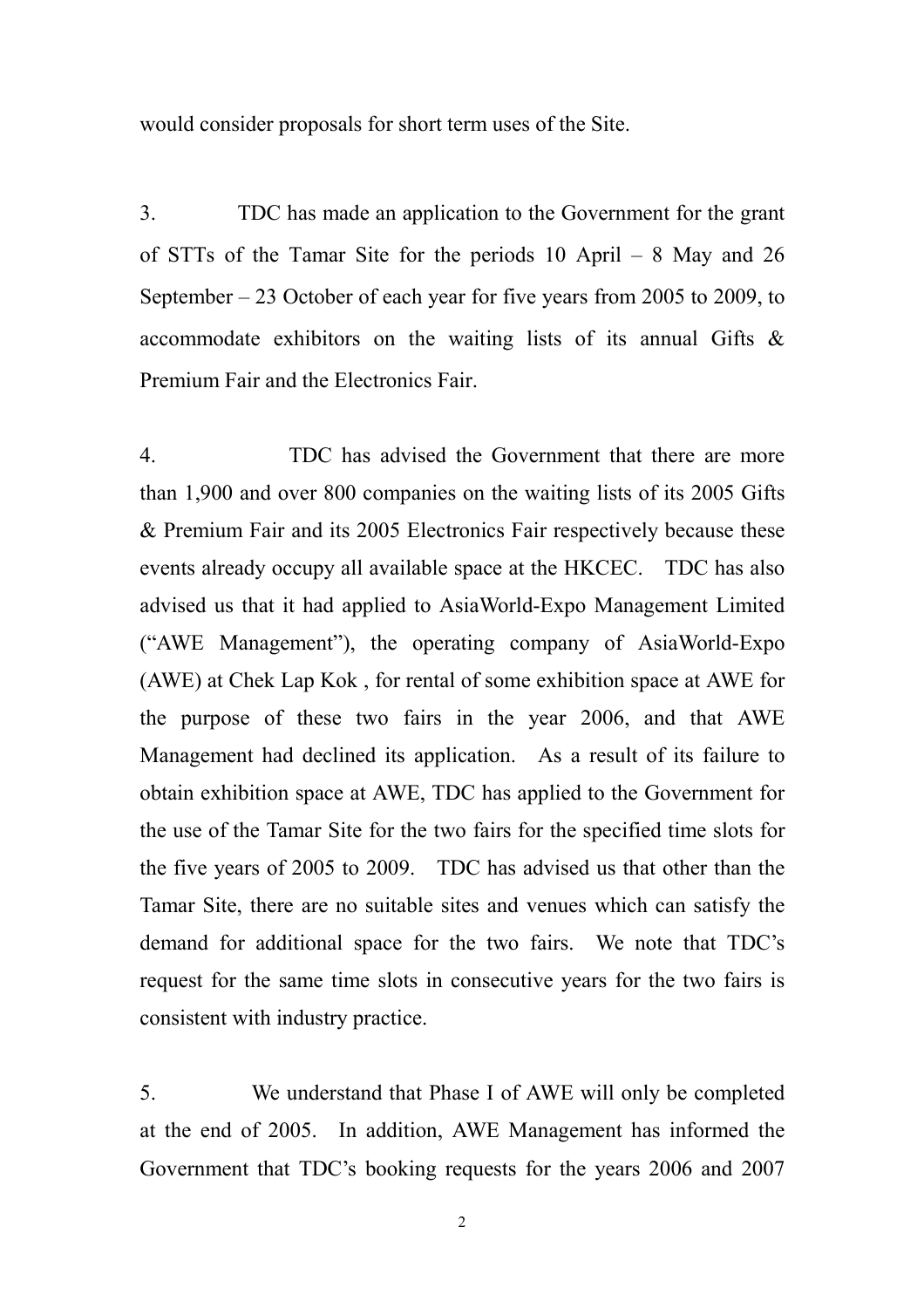based on the timing and product scopes formulated by TDC could not be accommodated.

6. The Gifts & Premium Fair is the largest trade show of its kind in Asia. Over 3,400 exhibitors from 33 countries were represented at the Fair held on 28 April – 1 May 2004. Of these, 2,452 were Hong Kong participants. More than 56,000 buyers, over 49% of them from overseas, attended the Fair. According to TDC, in addition to the orders received by the exhibitors, the Fair also brought spin off benefits to the local economy in the region of \$500 million.

7. The Electronics Fair is the second largest trade show of its kind worldwide and the largest one in Asia. The Fair held on  $13 - 16$ October 2003 attracted 1,950 exhibitors from 22 countries and over 48,000 buyers from 143 countries. We understand from TDC that in addition to the orders received by the exhibitors, the Fair also brought spin off benefits to the local economy in the region of \$450 million.

8. The Government attaches great importance to ensuring that Hong Kong has adequate exhibition facilities to reinforce our position as an international business centre and trade fair capital. Allowing TDC to use the Tamar Site for the two specified periods each year for the three years of 2005 to 2007 to accommodate the hundreds of companies that would like to exhibit their products at each of these two fairs but cannot because there is not enough space at HKCEC and AWE when commissioned will, in our view, be beneficial to the concerned trades, reinforce Hong Kong's position as an international business centre and trade fair capital, and further the development of Hong Kong's economy.

3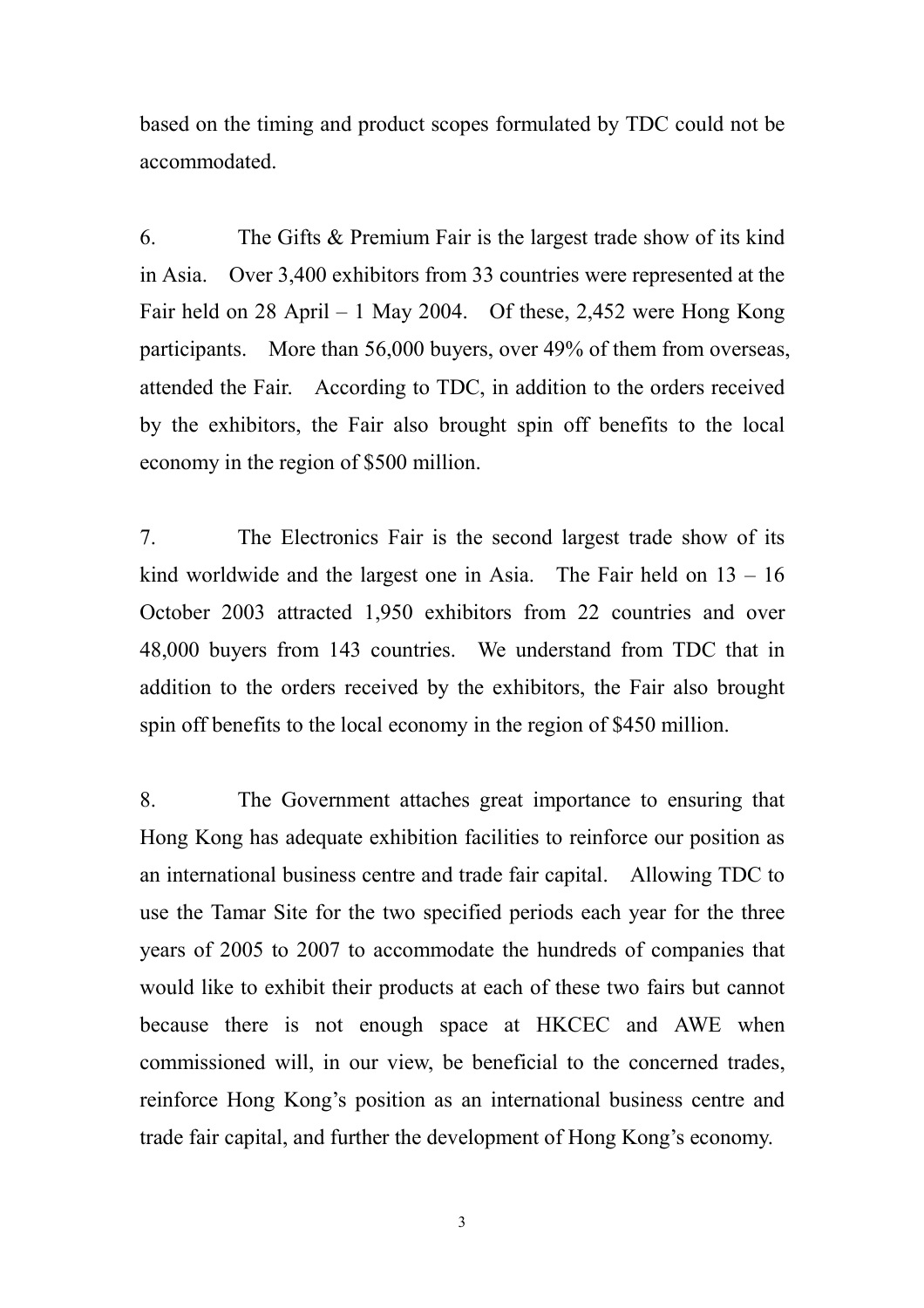9. In short, the Government is satisfied that there is unmet demand for exhibition space for the periods required by the two fairs in 2005 to 2007 taking into account, inter alia, the additional  $100,000 \text{ m}^2$ exhibition space to be provided by AWE and the timing of its availability, that government support is fully justified for the good of the economy, and that due regard has been given to the Government's interest as a shareholder in AWE and to the private sector's investment. The Government is therefore prepared to permit TDC temporary use of the Tamar Site for exhibition purposes for the periods of 10 April – 8 May and 26 September – 23 October in the three years of 2005 to 2007. The 3-year period (instead of the applied five years) is to ensure that the longer term reservation of the Tamar Site for reprovisioning the Central Government Offices and the Legislative Council Building would not be prejudiced. TDC will be required to pay market rental for use of the Site.

## **Proposal on HKCEC's atrium link extension**

10. TDC has submitted a proposal to the Government on extending the atrium link to the HKCEC. According to the proposal, the extension will provide  $19,400 \text{ m}^2$  of additional exhibition space, an increase of 42% over the existing capacity. This additional space can accommodate approximately 1,000 standard booths. TDC estimates that the project will cost \$1.2 billion, which will be funded by TDC (from TDC's own resources, plus bank loans) and contribution from the operator of the HKCEC. Subject to approval from the Government, TDC hopes to commence works in 2006 and complete the project in 2009.

4